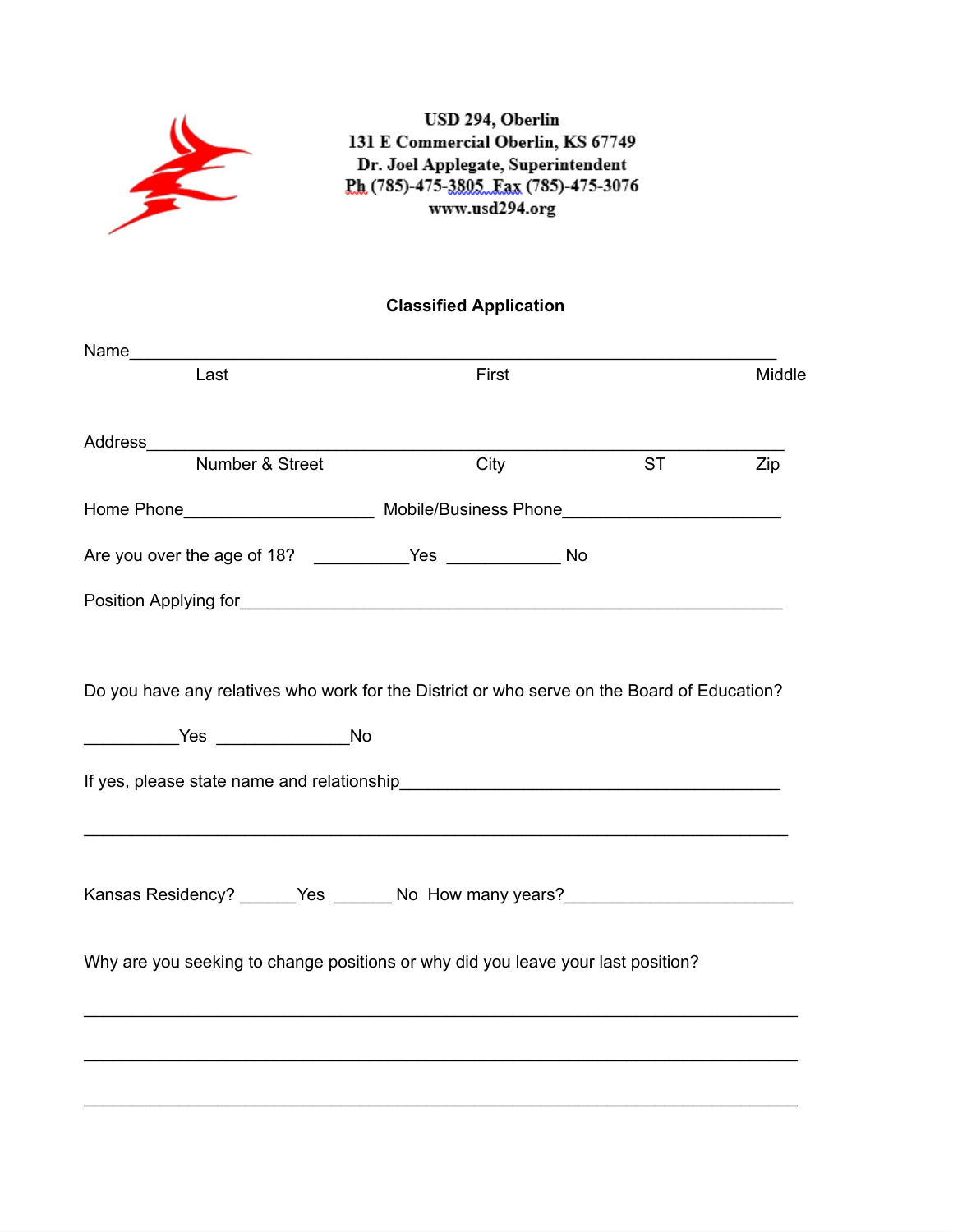|                        |                                                            | Have you ever been dismissed or asked to resign from employment? _____Yes _____No                                     |                |                          |
|------------------------|------------------------------------------------------------|-----------------------------------------------------------------------------------------------------------------------|----------------|--------------------------|
|                        |                                                            |                                                                                                                       |                |                          |
|                        |                                                            |                                                                                                                       |                |                          |
|                        |                                                            |                                                                                                                       |                |                          |
|                        |                                                            | ,我们也不能在这里的时候,我们也不能在这里的时候,我们也不能不能不能不能不能不能不能不能不能不能不能不能。""我们的人们也不能不能不能不能不能不能不能不能不能不                                      |                |                          |
|                        |                                                            |                                                                                                                       |                |                          |
|                        | which you are applying? _____Yes _____No                   | Are you aware of any reason you would not be able to perform the duties required of the position for                  |                |                          |
|                        |                                                            |                                                                                                                       |                |                          |
|                        |                                                            |                                                                                                                       |                |                          |
|                        |                                                            | <u> 1999 - Johann Harry Harry Harry Harry Harry Harry Harry Harry Harry Harry Harry Harry Harry Harry Harry Harry</u> |                |                          |
|                        |                                                            |                                                                                                                       |                |                          |
| <b>EDUCATION</b>       |                                                            |                                                                                                                       |                |                          |
|                        | Name                                                       | Location                                                                                                              |                |                          |
|                        |                                                            |                                                                                                                       | Dates Attended | Diploma or Degree        |
|                        |                                                            |                                                                                                                       |                |                          |
|                        |                                                            |                                                                                                                       |                |                          |
| <b>Business/Trade</b>  |                                                            |                                                                                                                       |                |                          |
| Other_                 | <u> 1989 - Johann Stein, mars and de Britain (b. 1989)</u> |                                                                                                                       |                |                          |
| <b>WORK EXPERIENCE</b> |                                                            |                                                                                                                       |                |                          |
|                        | List all experience starting with most recent              |                                                                                                                       |                |                          |
| From - To              | Company                                                    | <b>Job Title</b>                                                                                                      | <b>Salary</b>  | <b>Supervisor's Name</b> |
|                        |                                                            |                                                                                                                       |                |                          |
|                        |                                                            |                                                                                                                       |                |                          |
|                        |                                                            |                                                                                                                       |                |                          |
|                        |                                                            |                                                                                                                       |                |                          |
|                        |                                                            |                                                                                                                       |                |                          |
|                        |                                                            |                                                                                                                       |                |                          |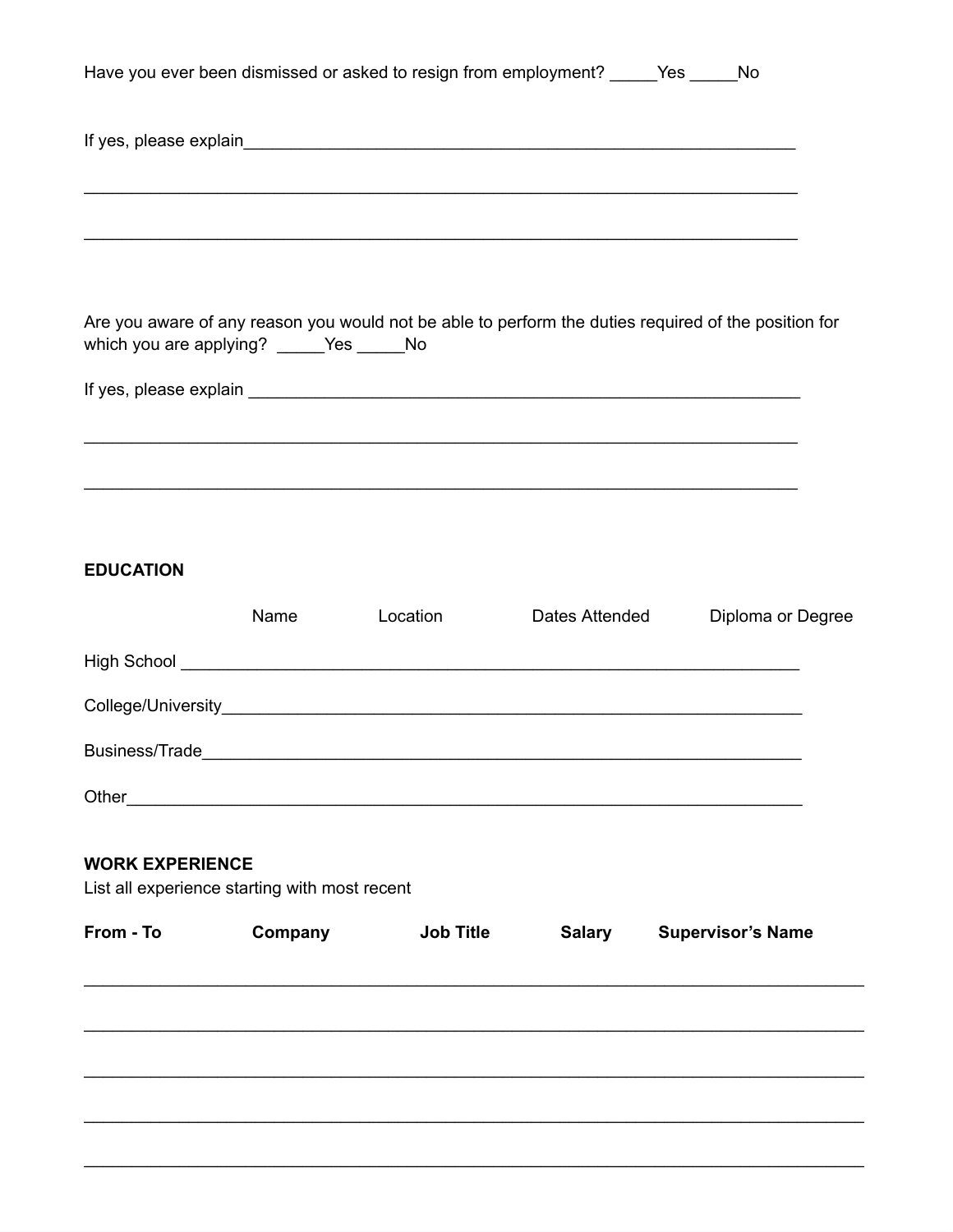List any equipment/devices/software with which you have had experience applicable to the position you're applying for:

 $\mathcal{L}_\text{max}$  and  $\mathcal{L}_\text{max}$  and  $\mathcal{L}_\text{max}$  and  $\mathcal{L}_\text{max}$  and  $\mathcal{L}_\text{max}$  and  $\mathcal{L}_\text{max}$ 

 $\mathcal{L}_\text{max}$  and  $\mathcal{L}_\text{max}$  and  $\mathcal{L}_\text{max}$  and  $\mathcal{L}_\text{max}$  and  $\mathcal{L}_\text{max}$  and  $\mathcal{L}_\text{max}$ 

 $\mathcal{L}_\text{max}$  and  $\mathcal{L}_\text{max}$  and  $\mathcal{L}_\text{max}$  and  $\mathcal{L}_\text{max}$  and  $\mathcal{L}_\text{max}$  and  $\mathcal{L}_\text{max}$ 

 $\mathcal{L}_\text{max}$  and  $\mathcal{L}_\text{max}$  and  $\mathcal{L}_\text{max}$  and  $\mathcal{L}_\text{max}$  and  $\mathcal{L}_\text{max}$  and  $\mathcal{L}_\text{max}$ 

 $\mathcal{L}_\text{max}$  and  $\mathcal{L}_\text{max}$  and  $\mathcal{L}_\text{max}$  and  $\mathcal{L}_\text{max}$  and  $\mathcal{L}_\text{max}$  and  $\mathcal{L}_\text{max}$ 

 $\mathcal{L}_\text{max}$  and  $\mathcal{L}_\text{max}$  and  $\mathcal{L}_\text{max}$  and  $\mathcal{L}_\text{max}$  and  $\mathcal{L}_\text{max}$  and  $\mathcal{L}_\text{max}$ 

 $\mathcal{L}_\text{max}$  and  $\mathcal{L}_\text{max}$  and  $\mathcal{L}_\text{max}$  and  $\mathcal{L}_\text{max}$  and  $\mathcal{L}_\text{max}$  and  $\mathcal{L}_\text{max}$ 

 $\mathcal{L}_\text{max}$  and  $\mathcal{L}_\text{max}$  and  $\mathcal{L}_\text{max}$  and  $\mathcal{L}_\text{max}$  and  $\mathcal{L}_\text{max}$  and  $\mathcal{L}_\text{max}$ 

List any additional information regarding your knowledge, skills and experience relative to the job for which you are applying:

| <b>REFERENCES</b> |                  |        |
|-------------------|------------------|--------|
| Name              | Position/Company | Phone# |
|                   |                  |        |
|                   |                  |        |

## **AGREEMENT**

I hereby certify that the above information to the best of my knowledge is true, accurate and complete. Any misrepresentation of willful omissions of facts shall be sufficient cause of disqualification of this application or termination of employment. Furthermore it is understood that this application and records become the property of the District which reserves the right to accept or reject it. I further agree to observe all rules, regulations and policies of the District now in force and effect or as they may change during my employment, if I am employed by the District.

 $\mathcal{L}_\text{max}$  , which is a set of the set of the set of the set of the set of the set of the set of the set of the set of the set of the set of the set of the set of the set of the set of the set of the set of the set of